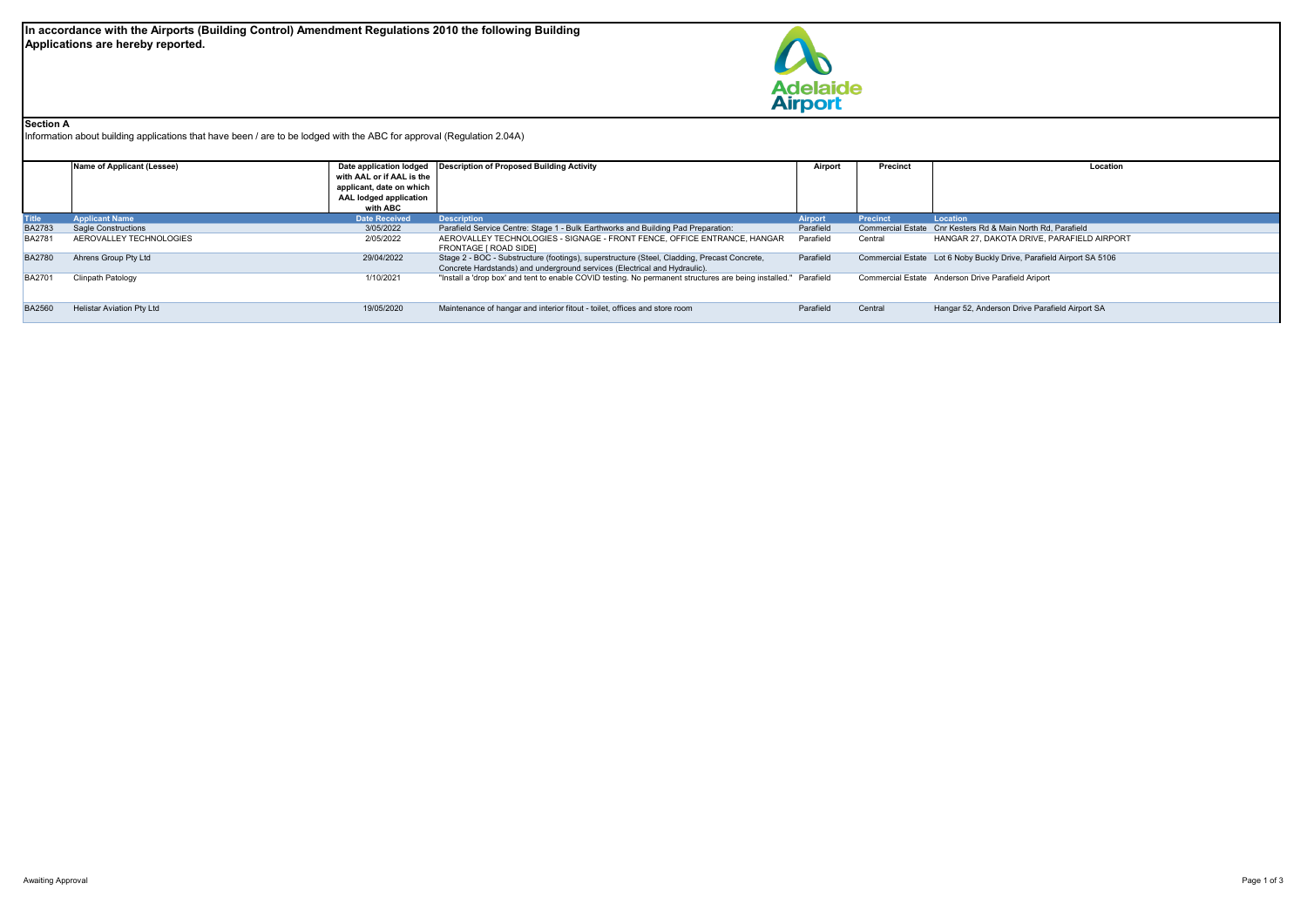**In accordance with the Airports (Building Control) Amendment Regulations 2010 the following Building Applications are hereby reported.**



| <b>Section A</b><br>Information about building applications that have been / are to be lodged with the ABC for approval (Regulation 2.04A) |                                                     |                                                                                                                           |                                                                                                                                                                                                                                                                                                                                         |           |                          | <b>Section B</b><br>Information about decisions by AAL and the Airport Building Controller on<br>Building Applications (Regulation 2.04B)                                                            |                                                                                                                                     |                                            |                                                                                                                                    |                                            |
|--------------------------------------------------------------------------------------------------------------------------------------------|-----------------------------------------------------|---------------------------------------------------------------------------------------------------------------------------|-----------------------------------------------------------------------------------------------------------------------------------------------------------------------------------------------------------------------------------------------------------------------------------------------------------------------------------------|-----------|--------------------------|------------------------------------------------------------------------------------------------------------------------------------------------------------------------------------------------------|-------------------------------------------------------------------------------------------------------------------------------------|--------------------------------------------|------------------------------------------------------------------------------------------------------------------------------------|--------------------------------------------|
|                                                                                                                                            | AAL Ref No. Name of Applicant (Lessee)              | Date application<br>lodged with AAL or<br>if AAL is the<br>applicant, date on<br>which AAL lodged<br>application with ABC | Description of Proposed Building Activity                                                                                                                                                                                                                                                                                               | Airport   | Precinct                 | Location                                                                                                                                                                                             | How did AAL deal<br>with the application?<br>(i.e. Consent, Consent<br>with Conditions,<br>Rejection, Withdrawal<br>of Application) | Date on which AAL<br>nade it Determination | How did ABC deal<br>with the application?<br>i.e. Consent, Consent<br>with Conditions,<br>Rejection, Withdrawal<br>of Application) | Date on which ABC<br>made it Determination |
| Fitle                                                                                                                                      | <b>Lessee Name</b>                                  | <b>Date Received</b>                                                                                                      | <b>Description</b>                                                                                                                                                                                                                                                                                                                      | Airport   | <b>Precinct</b>          | <b>Location</b>                                                                                                                                                                                      | <b>AAL Consent</b>                                                                                                                  | <b>AAL Consent</b>                         | <b>ABC Consent</b>                                                                                                                 | <b>ABC Consent</b>                         |
| <b>BA2764</b>                                                                                                                              | Leyton Property                                     | 29/03/2022                                                                                                                | Parafield Airport Development - Bore logging and geotech<br>sampling for the Parafield Service Centre                                                                                                                                                                                                                                   | Parafield | <b>Commercial Estate</b> | Lot 14 (CT6156/211)<br>cnr Main North Rd, &<br>Kesters Rd, Parafield                                                                                                                                 | Granted                                                                                                                             | 1/04/2022                                  | Approved                                                                                                                           | 5/04/2022                                  |
| <b>BA2722</b>                                                                                                                              | HomeCo (Parafield) Pty Ltd                          | 25/11/2021                                                                                                                | External rebranding of the building facade including<br>advertising and painting. Bunnings Group recently purchased<br>Adelaide Tools and is now rebranding to Tool Kit Depot                                                                                                                                                           | Parafield | <b>Commercial Estate</b> | Lot 13 CT 6156/211<br>(Cnr Main North Road<br>and Kesters Road.<br>Parafield)                                                                                                                        | Granted                                                                                                                             | 16/12/2021                                 | Approved                                                                                                                           | 16/12/2021                                 |
| <b>BA2705</b>                                                                                                                              | Aerotech Maintenance                                | 27/10/2021                                                                                                                | Installation of spray filters and exhaust ducts for a spray area<br>in Hangar 4. To include installation of filters and exhausts on<br>eastern wall at northern corner.                                                                                                                                                                 | Parafield | Central                  | Hangar 4, Dakota Drive<br>Parafield Airport 5106                                                                                                                                                     | Granted                                                                                                                             | 28/02/2022                                 | Approved                                                                                                                           | 28/02/2022                                 |
| <b>BA2700</b>                                                                                                                              | <b>Flight Training Adelaide</b>                     | 29/09/2021                                                                                                                | Temporary fencing to be used as an evacuation area if<br>needed around perimeter of oval and along the verge on<br>Mollison Rd for returning overseas students who are in<br>quarantine. Fencing will be grey fence wire panels put<br>together using blocks and clamps and braced for OH&S high<br>wind support. No footings required. | Parafield | <b>Commercial Estate</b> | Northern end of soccer<br>oval and along Mollison<br>rd.                                                                                                                                             | Granted                                                                                                                             | 22/10/2021                                 | Approved                                                                                                                           | 25/10/2021                                 |
| <b>BA2695</b>                                                                                                                              | <b>Rivergumhomes Group</b>                          | 3/09/2021                                                                                                                 | Rivergumhomes Group - New Transportable single house -<br>relocated from Victor Harbour                                                                                                                                                                                                                                                 | Parafield | <b>Commercial Estate</b> | <b>Rivergumhomes Group</b><br>Parafield Display centre<br>- Main North Rd<br>Parafield Airport                                                                                                       | Granted                                                                                                                             | 22/09/2021                                 | Approved                                                                                                                           | 22/09/2021                                 |
| BA2694                                                                                                                                     | <b>Flight Training Adelaide</b>                     | 1/09/2021                                                                                                                 | Flight Training Centre - Paving section of carpark                                                                                                                                                                                                                                                                                      | Parafield | Central                  | <b>Flight Training Centre</b><br>Molllison Rd - Student<br>Carpark                                                                                                                                   | Granted                                                                                                                             | 21/09/2021                                 | Approved                                                                                                                           | 24/09/2021                                 |
| <b>BA2684</b>                                                                                                                              | Pippet Pt Ltd C/- CPT Contractors<br><b>Pty Ltd</b> | 30/07/2021                                                                                                                | Upgrading Telstra and NBN infrastrupture, running new lead<br>in conduit to end user                                                                                                                                                                                                                                                    | Parafield | Central                  | 58 Anderson Dr.<br>Parafield Airport SA<br>5106                                                                                                                                                      | Granted                                                                                                                             | 20/08/2021                                 | Approved                                                                                                                           | 1/09/2021                                  |
| BA2685                                                                                                                                     | Aviation Engines Pty Ltd                            | 30/07/2021                                                                                                                | Upgrading Telstra and NBN infrastru\$ure, running new lead in<br>conduit to end user                                                                                                                                                                                                                                                    | Parafield | Central                  | 27 Dakota Drive,<br>Parafield Airport SA<br>5106                                                                                                                                                     | Granted                                                                                                                             | 20/08/2021                                 | Approved                                                                                                                           | 1/09/2021                                  |
| BA2679                                                                                                                                     | Home Consortium                                     | 6/07/2021                                                                                                                 | Fitout of BCF Tenancy (old Masters site)                                                                                                                                                                                                                                                                                                | Parafield | <b>Commercial Estate</b> | Main North Rd Parafield                                                                                                                                                                              | Granted                                                                                                                             | 9/08/2021                                  | Approved                                                                                                                           | 18/08/2021                                 |
| BA2675                                                                                                                                     | Aussie Broadband                                    | 24/06/2021                                                                                                                | New optic fibre cable - "New optic fibre cable - Access<br>existing Telstra manholes, inspect, take photos, install rope<br>and or sub duct, cable in existing underground duct<br>infrastructure, no excavation."                                                                                                                      | Parafield | Cross Keys               | South west corner of<br>Parafield airport from<br>corner Bimini Cr &<br>Cross Keys Rd<br>Mawson Lakes to the<br>rail reserve at the<br>corner of Bardsley Ave<br>and Miller Ave parafield<br>gardens | Granted                                                                                                                             | 7/07/2021                                  | Approved                                                                                                                           | 7/07/2021                                  |
| BA2672                                                                                                                                     | Southern Propeller Services Pty<br>Ltd              | 18/06/2021                                                                                                                | Southern Propeller Services - reception and office area<br>modifications                                                                                                                                                                                                                                                                | Parafield | Central                  | Building 61 Anderson<br>Drive, Parafield Airport<br>SA 5106                                                                                                                                          | Granted                                                                                                                             | 24/06/2021                                 | Approved                                                                                                                           | 24/06/2021                                 |
| BA2652                                                                                                                                     | Fun Trading Pty Ltd                                 | 16/04/2021                                                                                                                | Enclosing an area to creat a designated outdoor smoking<br>area.                                                                                                                                                                                                                                                                        | Parafield | <b>Commercial Estate</b> | Lot 14 Kings Rd<br>Parafiield Airport SA                                                                                                                                                             | Granted                                                                                                                             | 6/07/2021                                  | Approved                                                                                                                           | 6/07/2021                                  |
| BA2639                                                                                                                                     | <b>Stark Aviation Pty Ltd</b>                       | 18/03/2021                                                                                                                | Move existing fence to boundary of Site 11 H and erection of<br>6m flag pole.                                                                                                                                                                                                                                                           | Parafield | Central                  | Site 11 H 169 Andersor<br>Drive Parafield Airport                                                                                                                                                    | Granted                                                                                                                             | 4/06/2021                                  | Approved                                                                                                                           | 7/06/2021                                  |